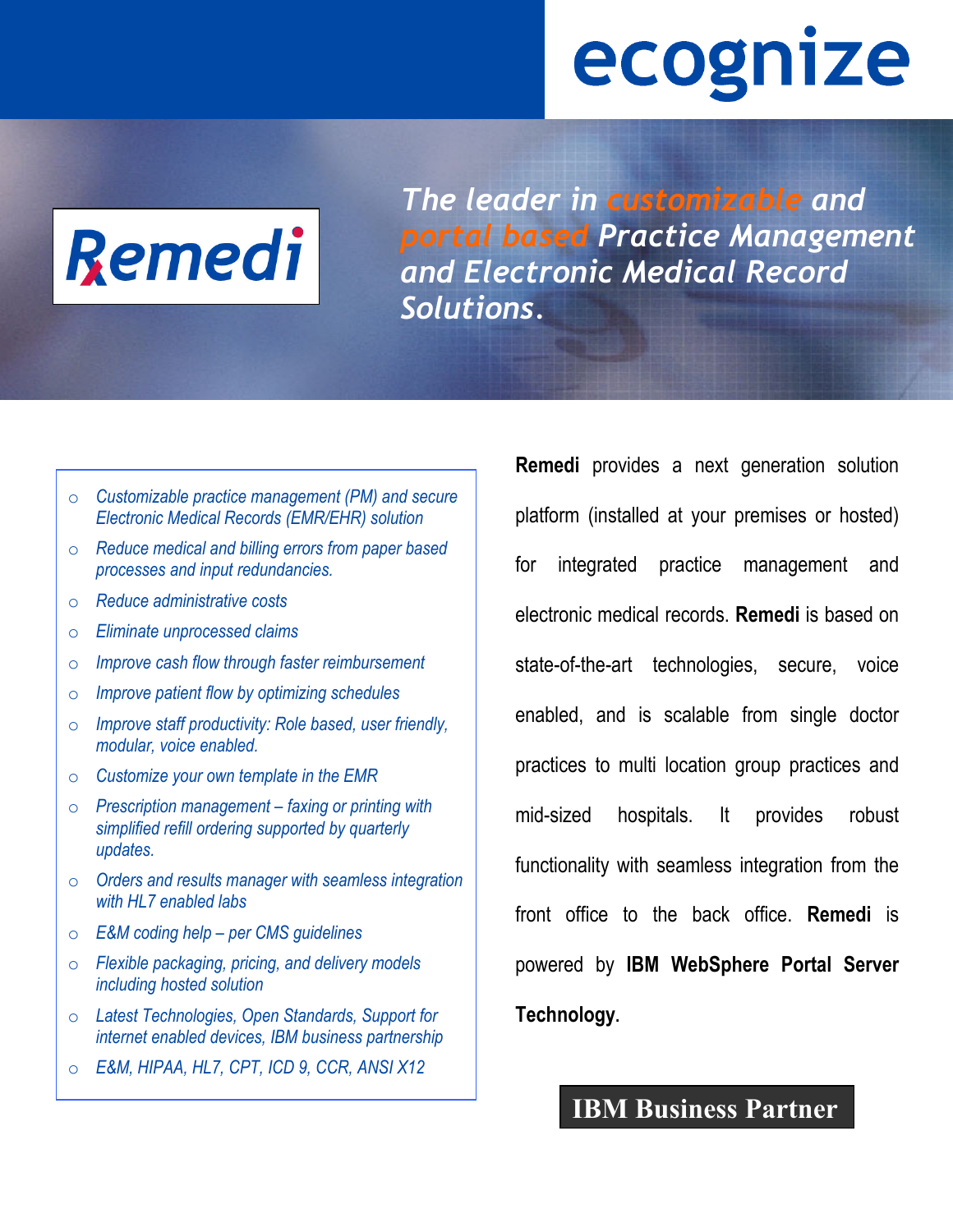# **The ultimate billing tool - Several unique features. Reduced errors. Improved revenue and profits.**

#### **Practice Management**

- $\circ$  Manage Providers, Locations, Insurance carriers, and Employees. Tracks productivity
- o Powerful Document Management feature to create and share documents among different users
- $\circ$  Track supplies inventory across multiple locations and enable interoffice messaging.
- $\circ$  Create alerts with color-coding for severity, recalls or reminders for any patient.
- o Access real-time practice status information from your home or at any practice location.

#### **Patient Management**

- o Patients, guarantors, policy holders handled separately for efficient billing
- o Demographics, registration, balance, copay, deductible, eligibility verification, data gathering
- o Automatic reminders to gather changes to a patient's status on follow-on visits.
- o Cases are created for every patient to track patient Clinical or Billing data more effectively.
- o A patient's complete summary including their accounts, visit history, and a snap shot of the clinical data are available on a single page.

|                                              | My Work                |                |          |                                     | <b>Schedulina</b>  |                                       | Practice Management             |                    |                   | Patient Management     | Quick Lookup                                                                                          | Documents             |     |
|----------------------------------------------|------------------------|----------------|----------|-------------------------------------|--------------------|---------------------------------------|---------------------------------|--------------------|-------------------|------------------------|-------------------------------------------------------------------------------------------------------|-----------------------|-----|
| <b>By Location</b>                           |                        |                |          |                                     | <b>By Provider</b> |                                       | By Procedure                    |                    | Working Schedules | Procedures             |                                                                                                       |                       |     |
| <b>EMR Scheduling</b>                        |                        |                |          |                                     |                    |                                       |                                 |                    |                   |                        |                                                                                                       |                       |     |
|                                              |                        |                |          |                                     |                    |                                       | <b>Wednesday - Jan 19, 2005</b> |                    |                   | <b>Location: Parma</b> |                                                                                                       |                       |     |
|                                              |                        |                |          |                                     |                    |                                       |                                 |                    |                   |                        | If you need to create a new Case for the patient, please create it before setting up the appointment. |                       |     |
|                                              |                        |                |          |                                     |                    | <b>Show Providers Show Procedures</b> |                                 | Appointment        |                   | Repeat Appointment     | Personal Appointment                                                                                  |                       | Vac |
|                                              |                        |                |          | January 2005<br>Sun Mon Tue Wed Thu | Fri                | Sat                                   |                                 | Hines<br>Physician |                   | Silver<br>Technician   |                                                                                                       | Hamilton<br>President |     |
| 26                                           | 27                     | 28             | 29       | 30                                  | 31                 | $\mathbf{1}$                          |                                 | <b>Book Appt.</b>  |                   | <b>Book Appt.</b>      |                                                                                                       | Book Appt.            |     |
| $\overline{2}$                               | 3                      | $\overline{4}$ | 5        | 6                                   | 7                  | 8                                     | 8:00                            |                    |                   |                        |                                                                                                       |                       |     |
| 9<br>16                                      | 10 <sup>10</sup><br>17 | 11<br>18       | 12<br>19 | 13<br>20                            | 14<br>21           | 15<br>22                              | 8:15                            |                    |                   | deo john               | deo john                                                                                              |                       |     |
| 23                                           | 24                     | 25             | 26       | 27                                  | 28                 | 29                                    |                                 |                    |                   |                        |                                                                                                       |                       |     |
| 30                                           | 31                     |                | 2        | з                                   | 淖                  | 5                                     | 8:30                            |                    |                   |                        |                                                                                                       |                       |     |
| <i><u><b>A</b></u></i> previous<br>next >    |                        |                |          |                                     |                    | 8:45                                  |                                 |                    |                   |                        |                                                                                                       |                       |     |
| Change Location:                             |                        |                |          |                                     |                    |                                       | 9:00                            |                    |                   |                        |                                                                                                       |                       |     |
| Parma                                        |                        |                |          |                                     |                    | 9:15                                  |                                 |                    |                   |                        |                                                                                                       |                       |     |
|                                              |                        |                |          | <b>Appointment Detail:</b>          |                    |                                       | 9:30                            |                    |                   |                        |                                                                                                       |                       |     |
| devit sam                                    |                        |                |          |                                     |                    |                                       | 9:45                            |                    |                   |                        |                                                                                                       |                       |     |
|                                              |                        |                |          |                                     |                    |                                       | 10:00                           |                    |                   |                        |                                                                                                       |                       |     |
| Case: Auto Insurance                         |                        |                |          |                                     |                    |                                       | 10:15                           |                    |                   |                        |                                                                                                       |                       |     |
| Date: Wednesday - Jan 19, 2005               |                        |                |          |                                     |                    |                                       | 10:30                           |                    |                   |                        |                                                                                                       |                       |     |
| Start Time: 11:30 AM<br>Duration: 15 minutes |                        |                |          |                                     |                    | 10:45                                 |                                 |                    |                   |                        |                                                                                                       |                       |     |
| End Time: 11:45 AM                           |                        |                |          |                                     |                    |                                       | 11:00                           |                    |                   |                        |                                                                                                       |                       |     |
| Provider: sam Silver                         |                        |                |          |                                     |                    | 11:15                                 |                                 |                    |                   |                        |                                                                                                       |                       |     |
| Location: Parma                              |                        |                |          |                                     |                    | 11:30                                 |                                 |                    | devit sam         |                        |                                                                                                       |                       |     |
| Reason: Focused Visit                        |                        |                |          |                                     |                    | 11:45                                 |                                 |                    |                   |                        |                                                                                                       |                       |     |
|                                              |                        | Commontai      |          |                                     |                    |                                       |                                 |                    |                   |                        |                                                                                                       |                       |     |

#### **Billing**

- o Captures data processed in all other modules eliminating unprocessed or lost claims.
- o Electronic and printable 837 and 835 to carrier or clearinghouse
- $\circ$  From Superbills to Online eligibility verification and electronic explanation of benefits (EOBs).
- o A comprehensive reporting capability across the whole module to view rejected, unprocessed, submitted, or any other types of claims at summary or detail level.
- o Built in reminders and alerts for aging claims, rejects, resubmissions, patient responsibility etc.
- o Billing summary accessible to all predetermined staff.
- o Built in ICD 9 Code database for efficient coding
- o Customizable CPT & HCPCS code data
- o Embedded electronic claims transmission

#### **Scheduling**

- o Capability to centralize scheduling across all practice locations.
- o No show rescheduling & rescheduling reminders; Auto Recall reminders for receptionists.
- o Auto Appointment confirmation emails to the patients with email address.
- o Manage standard working hours of a Provider/employee based on a practice location.
- o Manage time-off (paid or unpaid) and vacation schedules.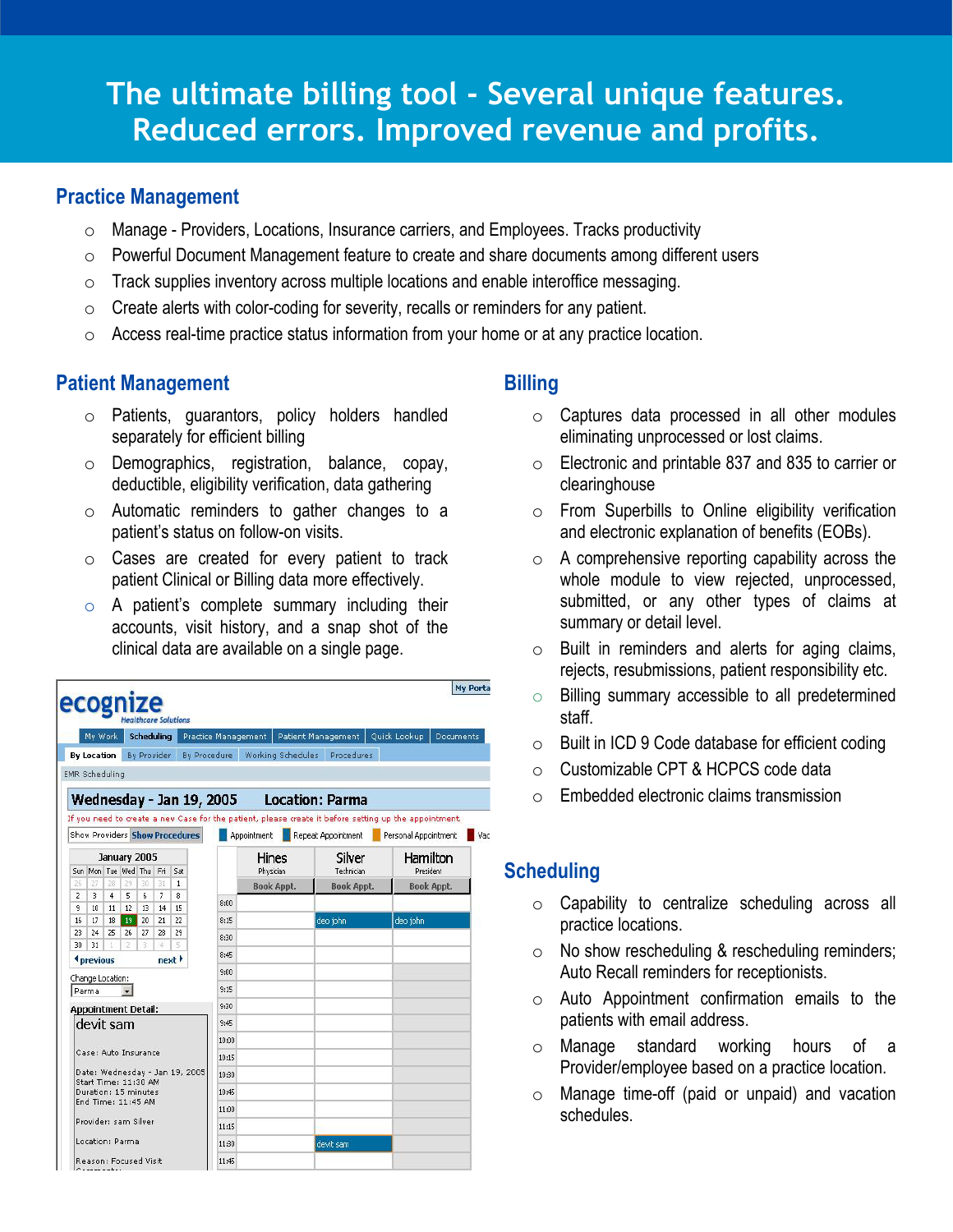# **Designed by Physicians, Remedi assists in improving clinical outcomes and documentation - decreasing Risk**

#### **Remedi and Patient Encounter**

- $\circ$  All patients have a Clinical Patient One Pager, which offers a quick view of the patient.
- o Hundreds of templates for all specialties in an easily retrievable format for the chief complaint and HPI
- $\circ$  E&M coding per CMS guidelines can help increase revenue by optimizing the coding level.
- $\circ$  Maintain a problem list with associated ICD 9 codes
- $\circ$  Print, Fax or Transmit office notes to referring providers with a click of a button.
- $\circ$  Continuity of Care Record (CCR) ASTM standard based encounter data

| Male                                                                                                                                   | Marital Status<br>Single                  | SSN<br>678-68-9799           |                                                         | Signature On File<br>Nn.                                                                                         |                                                              | Date of Birth<br>Jan 06, 1928                                                |                                                            |                                                    | <b>Assigned Provider</b><br>iill barry barry   |                                                                 |
|----------------------------------------------------------------------------------------------------------------------------------------|-------------------------------------------|------------------------------|---------------------------------------------------------|------------------------------------------------------------------------------------------------------------------|--------------------------------------------------------------|------------------------------------------------------------------------------|------------------------------------------------------------|----------------------------------------------------|------------------------------------------------|-----------------------------------------------------------------|
| <b>Home Address</b>                                                                                                                    |                                           |                              |                                                         |                                                                                                                  | <b>Work Address</b>                                          |                                                                              |                                                            |                                                    |                                                |                                                                 |
| Home Phone                                                                                                                             | (788) 979-0899 ext.879890                 |                              |                                                         | Mobile Phone                                                                                                     | Work Phone<br>(989) 007-0980 ext.7908                        |                                                                              |                                                            |                                                    |                                                |                                                                 |
| <b>Additional Information</b><br>Email Eax Number<br>ext.                                                                              |                                           |                              |                                                         | <b>Employment Information</b><br><b>Employment Status</b><br>Employer<br>Occupation<br><b>Employed Full-Time</b> |                                                              |                                                                              |                                                            |                                                    |                                                |                                                                 |
| Leave Message: On Voicemail: NO<br>With Residents: NO<br>Emgergency Contact Name<br>Relationship<br><b>Phone</b><br>ext.<br>$\sim$ $-$ |                                           |                              |                                                         |                                                                                                                  | Miscellaneous:<br>External PCP:<br>Patient is Guarantor? Yes |                                                                              |                                                            |                                                    |                                                |                                                                 |
|                                                                                                                                        | Patient Insurance Information             |                              |                                                         |                                                                                                                  | $ \Box$                                                      | Patient Relationships                                                        |                                                            |                                                    |                                                | $ \Box$                                                         |
|                                                                                                                                        |                                           |                              |                                                         |                                                                                                                  | Manage Insurance Info]                                       |                                                                              |                                                            |                                                    |                                                | [Manage]                                                        |
|                                                                                                                                        | <b>Policy Holder</b>                      | <b>Plan Name</b>             | <b>Carrier</b>                                          | Policy #                                                                                                         |                                                              | <b>Name</b><br>Guarantors                                                    |                                                            | Rel.                                               | <b>Home Phone</b>                              |                                                                 |
|                                                                                                                                        | donald<br><b>Anderson</b>                 | ciana                        | ciana                                                   | 123233                                                                                                           |                                                              | donald Anderson<br><b>Policy Holders</b>                                     |                                                            | Self                                               | (788) 979-0899                                 |                                                                 |
| Case Management                                                                                                                        |                                           |                              |                                                         |                                                                                                                  | $ \Box$                                                      | donald Anderson                                                              |                                                            | Self                                               | (788) 979-0899                                 |                                                                 |
| Filter by Case Status:<br>l All                                                                                                        | $\cdot$                                   | Search                       |                                                         |                                                                                                                  | FAdd Case1                                                   | Patient Visits                                                               |                                                            |                                                    |                                                | $ \Box$                                                         |
|                                                                                                                                        |                                           |                              | Records: 1 - 2 of 2                                     |                                                                                                                  |                                                              | <b>Date</b>                                                                  | <b>Status</b>                                              | Case                                               |                                                | Provider                                                        |
| <b>Effective Date</b><br>Feb 03, 2005<br>Feb 09, 2005                                                                                  | <b>Case Name</b><br><b>Auto Insurance</b> | <b>Employment Based Ins.</b> | <b>Primary Insurance</b><br>united health care<br>ciona |                                                                                                                  | <b>DE New Encounter</b><br><b>DE New Encounter</b>           | Feb 07, 2005<br>Feb 08, 2005<br>Feb 08, 2005<br>Feb 08, 2005<br>Feb 08, 2005 | Cancelled<br>Noshow<br>Completed<br>Cancelled<br>Confirmed | Auto Insurance<br>Auto Insurance<br>Auto Insurance | Employment Based Ins.<br>Employment Based Ins. | jill barry<br>ill barry<br>ill barry<br>till barry<br>ill barry |
| Alerts Management                                                                                                                      | Filter by Note Status:<br><b>Search</b>   |                              |                                                         |                                                                                                                  | $ \Box$<br>Add Alert                                         | <b>Future Visits</b><br>Feb 09, 2005<br>Feb 09, 2005                         | Completed<br>Arrived                                       |                                                    | Employment Based Ins.<br>Employment Based Ins. | jill barry<br>ill barry                                         |

#### **Medication management**

- o Manage Active & Inactive medications lists
- o Effortless prescriptions supported with drug database for initial and refill prescriptions
- o Fax or Print the prescriptions and maintain a copy in the system.

#### **Orders and Results Management**

- $\circ$  Import all lab results to patient charts from any lab that is HL7 enabled
- o Track orders until results are filed for improved clinical efficiency and reduced risk.

o Utilize the Orders and Order executions in determining physician productivity.

#### **Clinical Reminders**

o Use clinical reminders to not miss any radiological or any other clinical evaluation to be scheduled on any future date

#### **Document manager**

- $\circ$  Receive faxes into the system.
- $\circ$  Scan any document to appropriate patient charts
- $\circ$  Fax out function with password security to predetermined users.